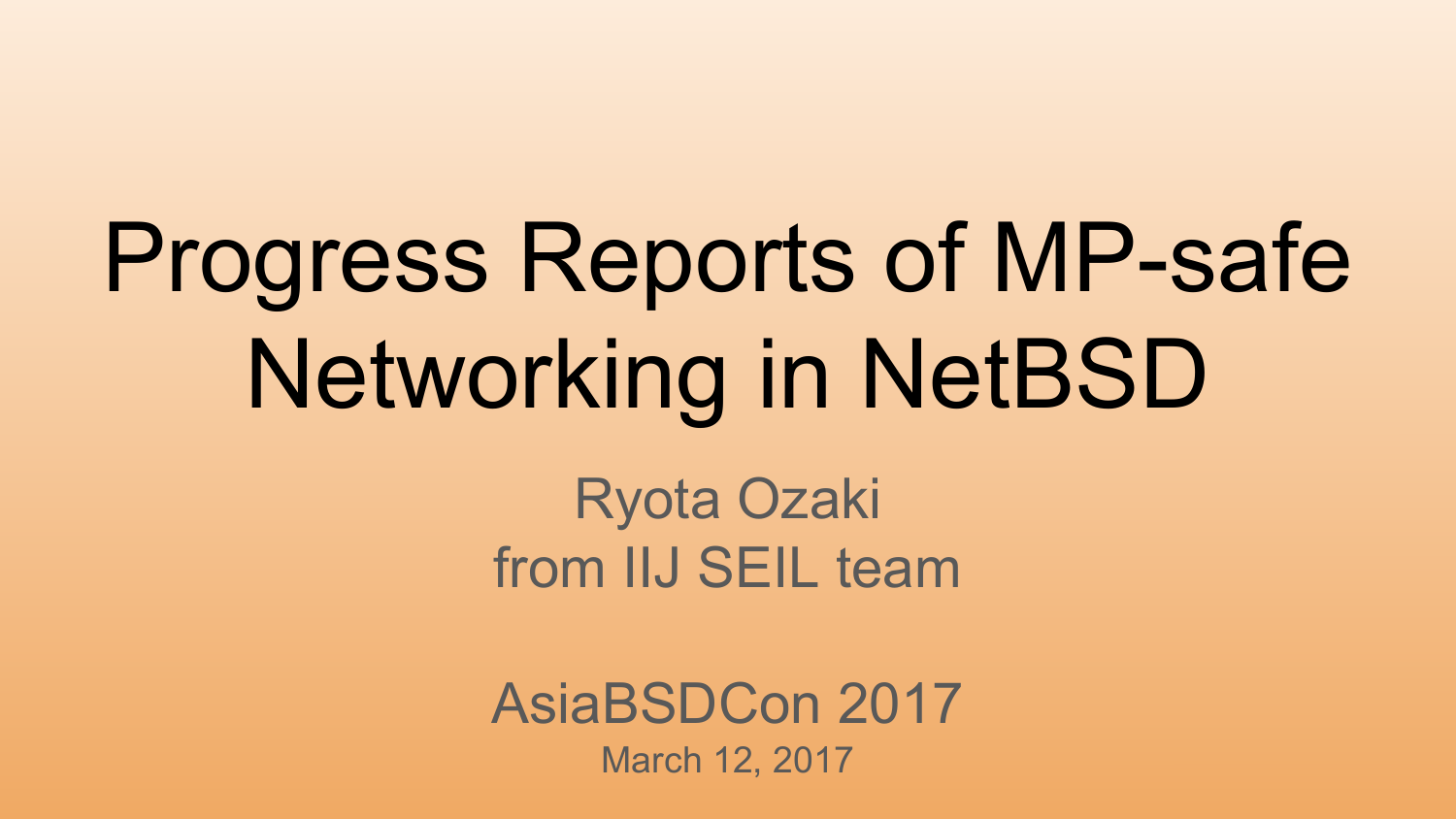## Network Components at a Glance

- Device drivers: vioif, vmx, wm, ixg, ixv, etc.
- Layer 2: Ethernet, bridge, ATM, FDDI, Firewire, IEEE 802.11, etc.
- Layer 3: IPv4/ICMP/ARP, IPv6/ICMPv6/ND, MPLS, etc.
- Layer 4+: TCP, UDP, DCCP, SCTP, socket, PCB, etc.
- Pseudo I/Fs: gif, l2tp, pppoe, tun, ppp, agr, carp, gre, tap, vlan, etc.
- Packet filters: npf, ipf, pf
- Others: ifnet, bpf, pfil, ipsec, altq, NFS, CIFS, opencrypto, etc.
-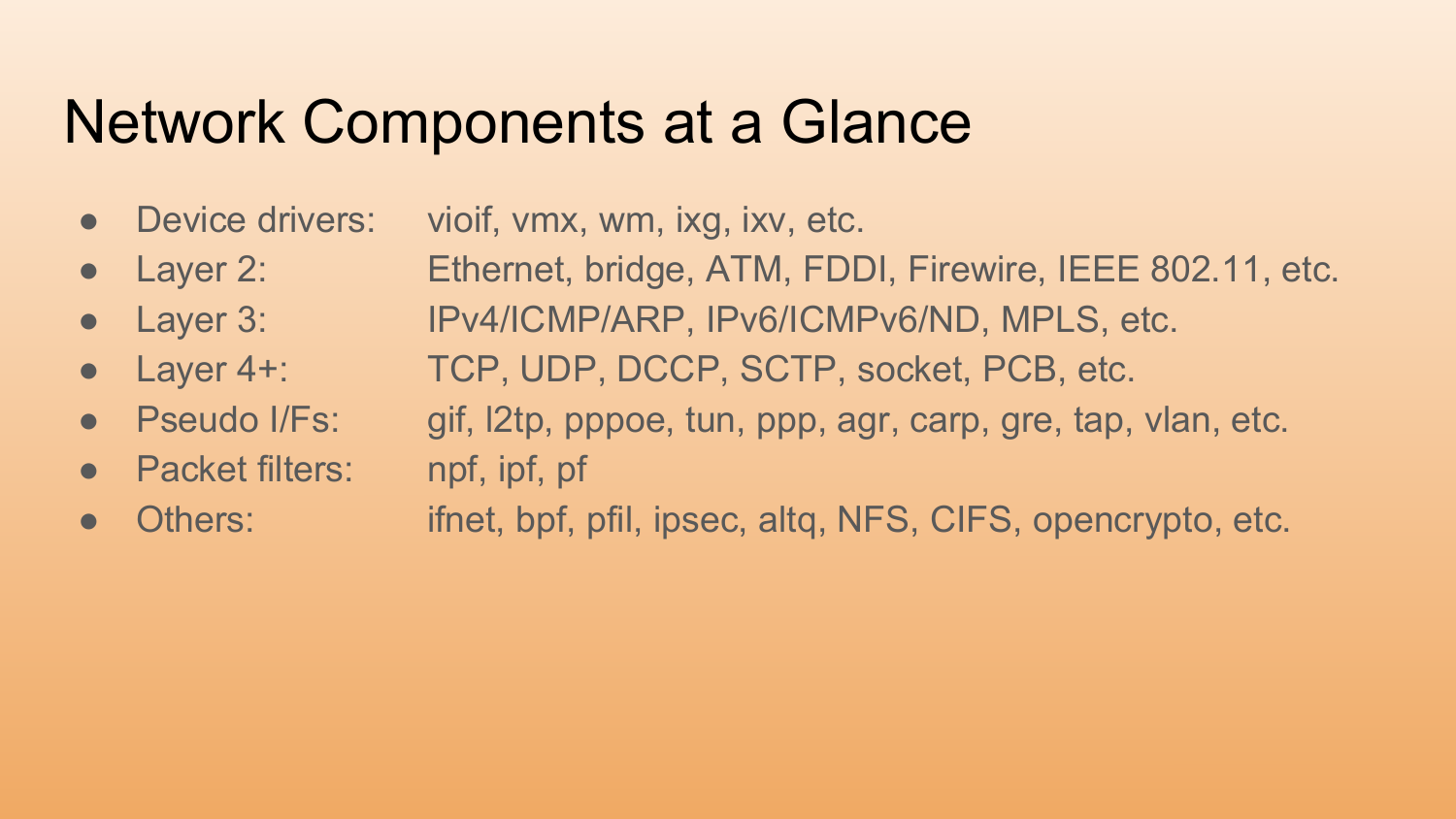## MP-safe Network Components

- Device drivers: vioif, vmx, wm, ixg, ixv, etc.
- Layer 2: **Ethernet, bridge, ATM, FDDI, Firewire, IEEE 802.11, etc.**
- Layer 3: IPv4/ICMP/ARP, IPv6/ICMPv6/ND, MPLS, etc.
- -
- Packet filters: **npf**, ipf, pf
- 

• Layer 4+: TCP, UDP, DCCP, SCTP, socket, PCB, etc. **Pseudo I/Fs:** gif, l2tp, pppoe, tun, ppp, agr, carp, gre, tap, vlan, etc.

• Others: **ifnet, bpf, pfil, ipsec, altg, NFS, CIFS, opencrypto, etc.**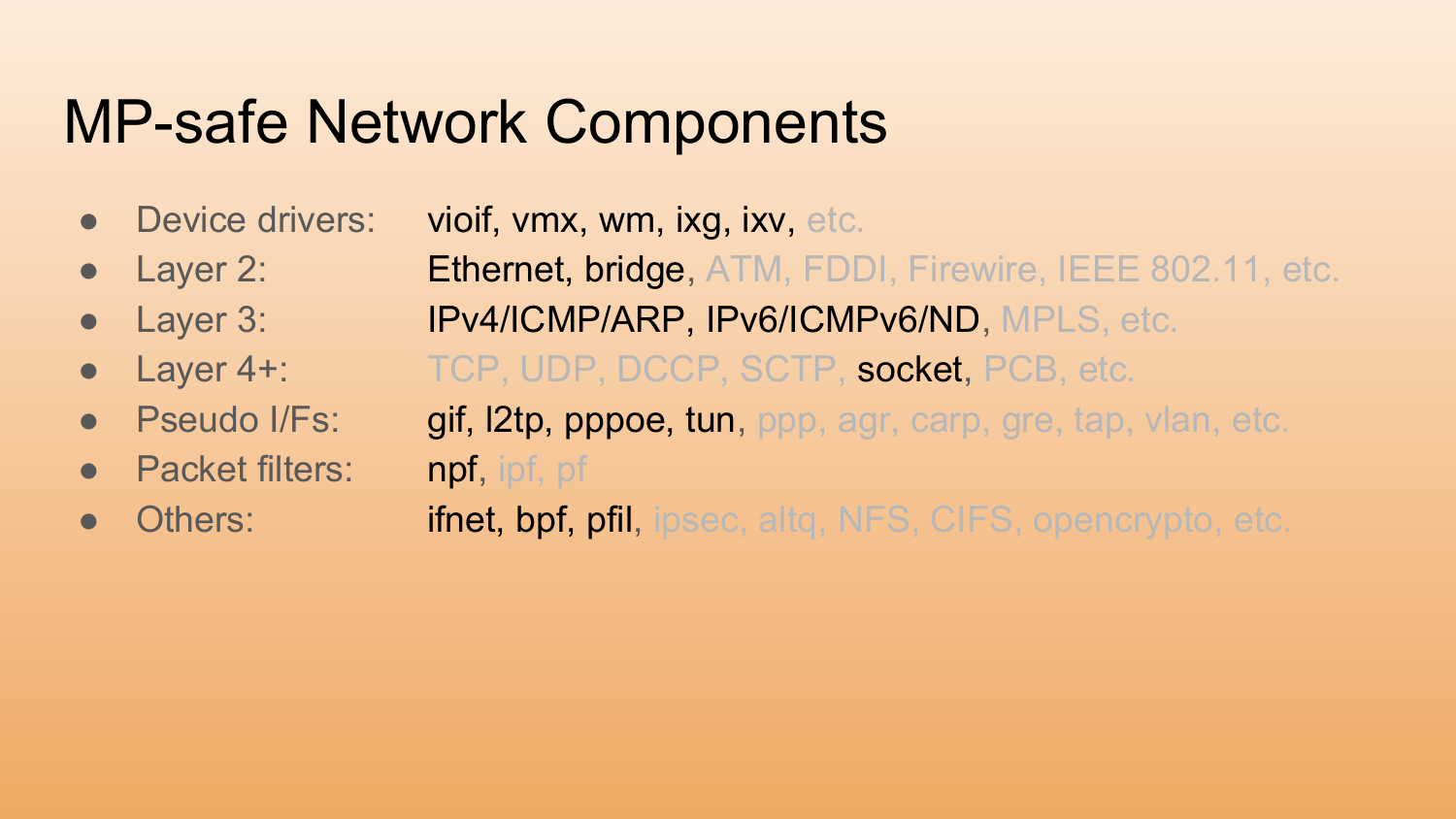#### MP-safe Network Components

- Device drivers: vioif, vmx, wm, ixg, ixv, etc.
- Layer 2: **Ethernet, bridge**, ATM, FDDI, Firewire, IEEE 802.11, etc.
- Layer 3: IPv4/ICMP/ARP, IPv6/ICMPv6/ND, MPLS, etc.
- Layer 4+: TCP, UDP, DCCP, SCTP, socket, PCB, etc.
	- **Pseudo I/Fs:** gif, l2tp, pppoe, tun, ppp, agr, carp, gre, tap, vlan, etc. **Packet filters: npf**, **ipf**, **pf**
- Others: **ifnet, bpf, pfil, ipsec, altg, NFS, CIFS, opencrypto, etc.**

#### See src/doc/TODO.smpnet for the complete lits